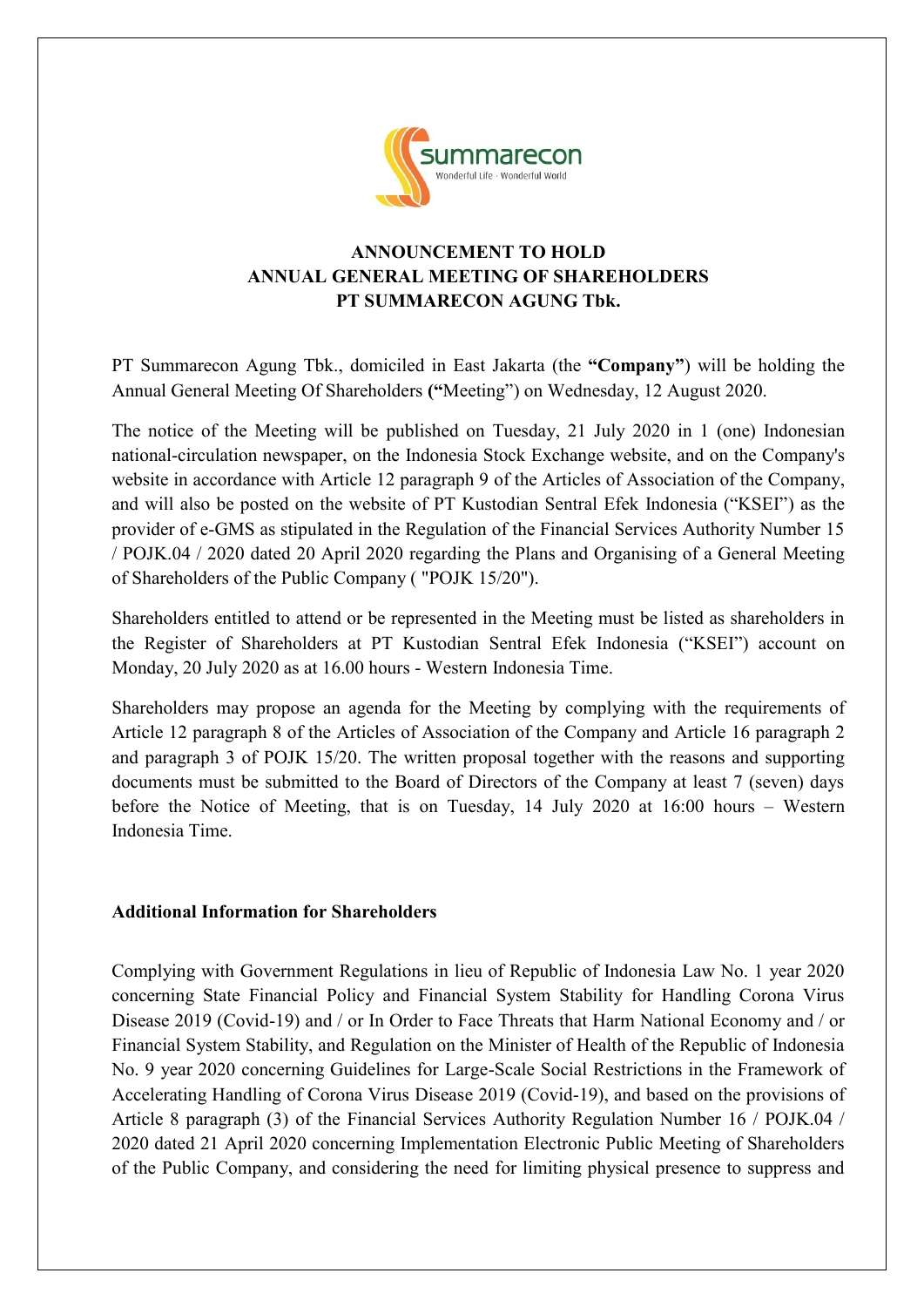prevent the spread of the Covid-19 virus, the Company strongly urges shareholders to authorize electronically through KSEI Electronic General Meeting System (eASY.KSEI) facility which will be provided by KSEI as an electronic proxy mechanism ("e-proxy") in the process of convening a Meeting.

This e-proxy facility is available for shareholders who are entitled to attend the Meeting from the date of the invitation to the date before the meeting, which is by 11 August 2020.

> Jakarta, 06 July 2020 **PT SUMMARECON AGUNG Tbk., The Board of Directors**

## **Footnote :**

- The Company's Articles of Association, deed No. 29 dated 10 June 2015, states the following matters in relation to **Article 12 paragraph 8 "Proposed Meeting Agenda"** :
	- (1) Shareholders may propose a meeting agenda in writing to the Board of Directors no later than 7 (seven) days prior to the date of Notice of the GMS.
	- (2) Shareholders who can propose the agenda for the meeting referred to item (1) of this paragraph are 1 (one) or more shareholders who represent 1/20 (one per twenty) or more from the total number of shares with voting rights.
	- (3) The proposed agenda for the meeting as referred to in item (1) of this paragraph must:
		- a. Be done in good faith ;
		- b. Consider the interests of the company;
		- c. Include the reasons and proposal material for the meeting agenda, and
		- d. Do not conflict with legislative regulations and the articles of association.
	- (4) The proposed agenda from the shareholders as referred to in item (1) of this paragraph is an agenda that requires a GMS decision.
	- (5) The Company must include the proposed meeting agenda from shareholders as referred to in item (1) to (4) of this paragraph in the Notice of GMS